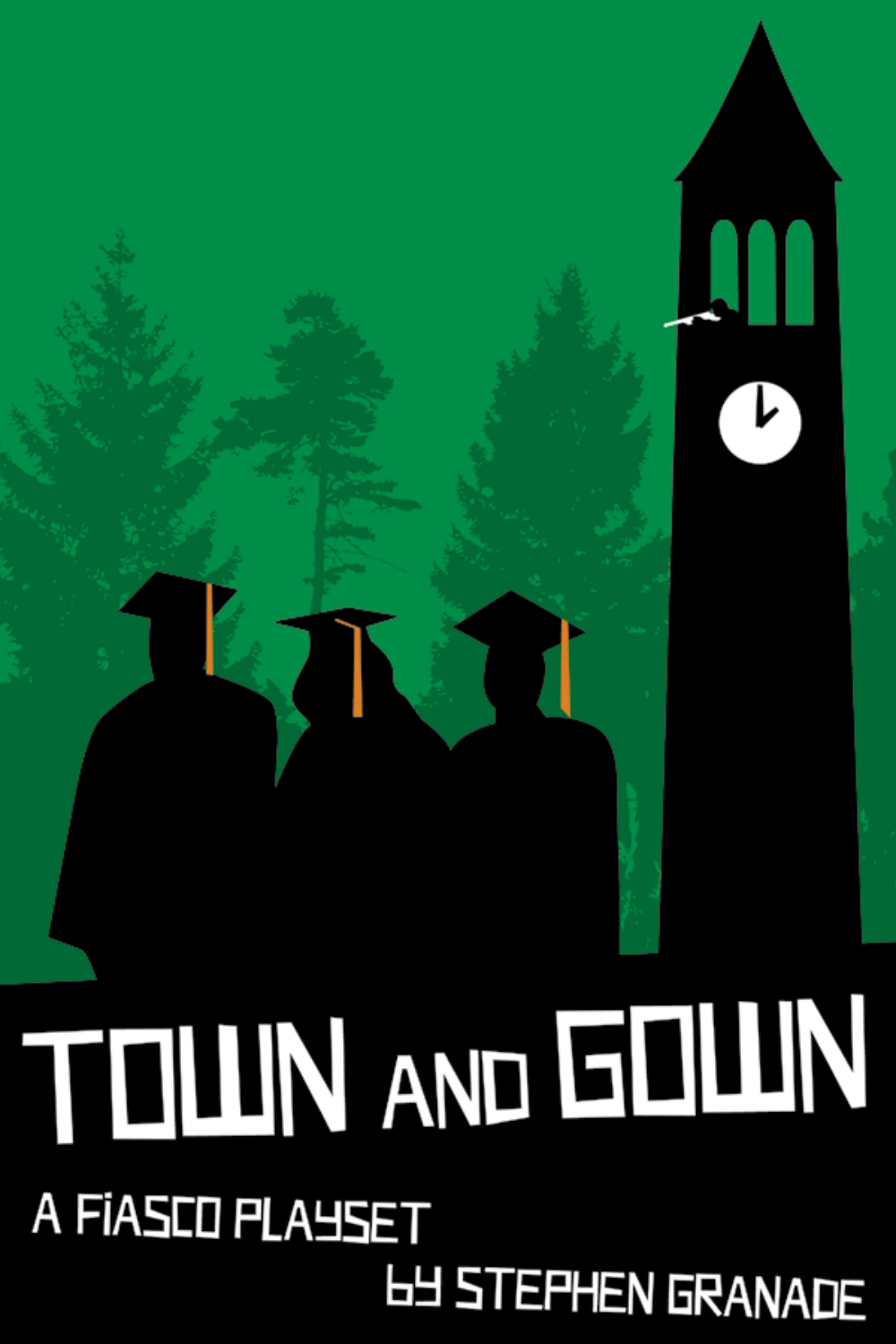# SG01 Town and Gown

#### **CREDITS**

Written by Stephen Granade Edited by Steve Segedy Cover art by Jason Morningstar

Town and Gown was Playset of the Month, May 2011

#### BOILERPLATE

This playset is an accessory for the Fiasco role-playing game by Bully Pulpit Games.

This playset is copyright 2011 by Stephen Granade. Fiasco is copyright 2009 by Jason Morningstar. All rights are reserved.

For more information about Fiasco or to download other playsets and materials, visit [www.bullypulpitgames.com](http://www.bullypulpitgames.com).

If you'd like to create your own playset or other Fiasco-related content, we'd like to help. Write us at [info@bullypulpitgames.com](mailto:info%40bullypulpitgames.com?subject=).



"When you play, play *hard*." - Theodore Roosevelt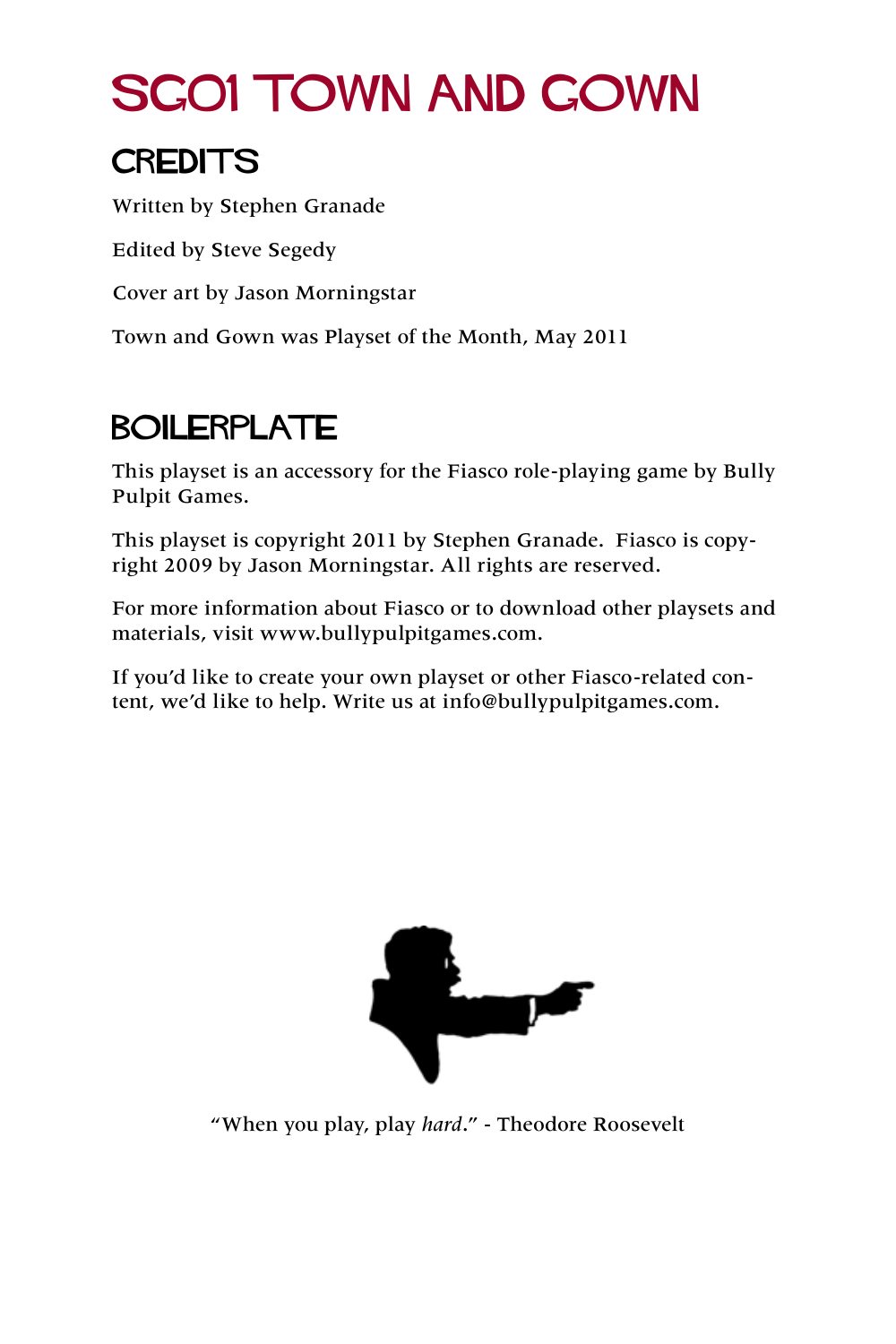# THE SCORE

#### Lower Education

Universities are strange places, and small town universities even more so. Faculty fight viciously with each other because the stakes are so low. Students grub for grades, or give up and drift through school. Townies hate the school, but it's the only thing keeping the town alive, and many of them go to school part-time.

Given the pressure and the fault lines that run deep beneath, it's no wonder that sometimes cracks appear.

#### MOVIE NIGHT

*PCU*, the third season of *Veronica Mars* (TV), *Wonder Boys*, *Dead Man on Campus*.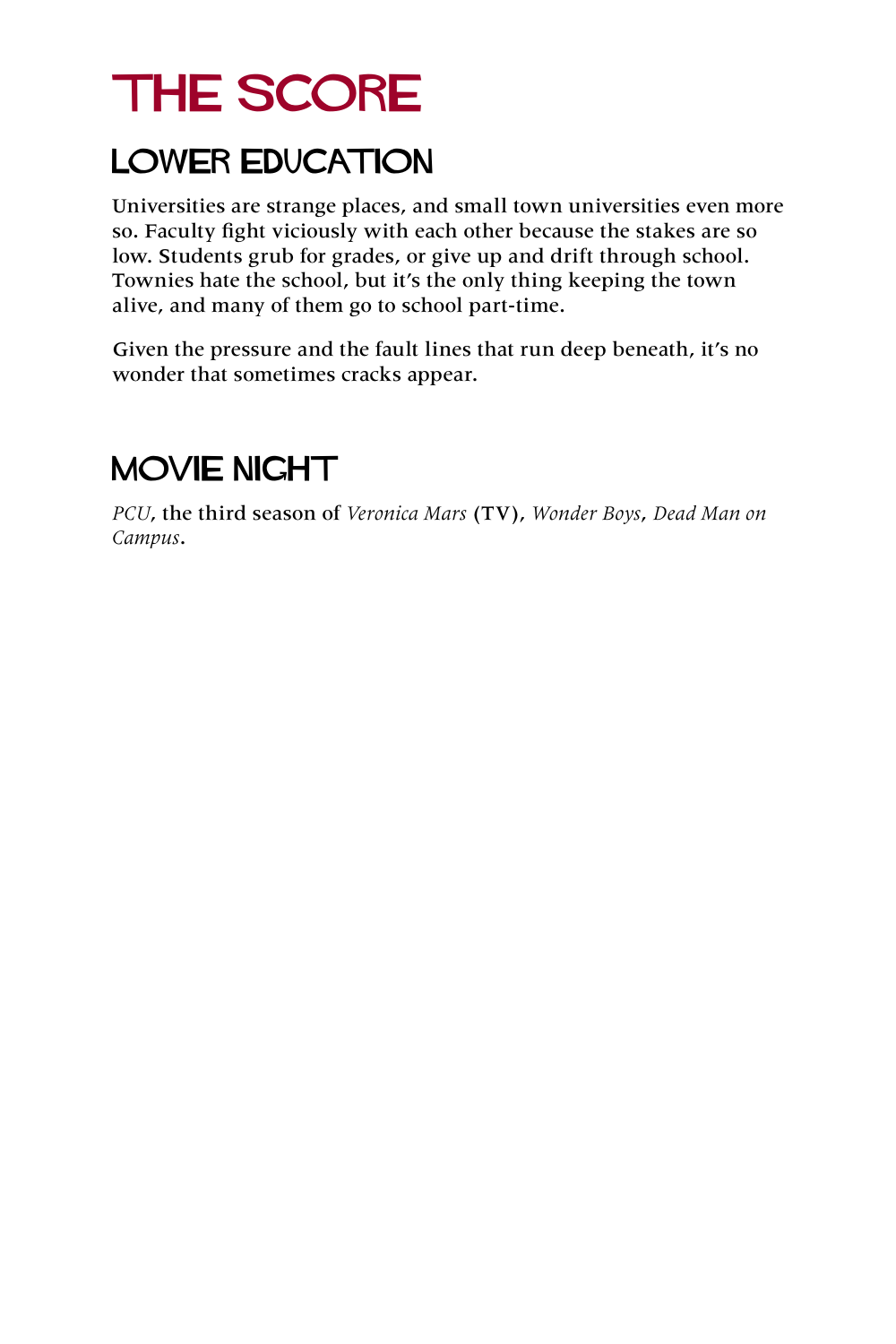# relationships...

#### 1 School

- $\lceil \cdot \rceil$  Grader and class member
- $\Gamma$  Classmates
- $\Gamma$  ROTC cadets
- $\boxed{\therefore}$  Tutor and tutee
- 5 Sports star and groupie
- **11** Activities council (bringing in bands, planning campus parties)

#### 2 Work

- $\cdot$  Shitty on-campus job (library, cafeteria, history department)
- **1.** Bar manager and bartender
- $\cdot$  Campus maintenance, repair, and grounds-keeping
- $\boxed{\therefore}$  Tattoo artist and client
- $\mathbb{E}$  Shitty off-campus job (probably fast food)
- **EI** Campus Security

#### 3 Friendship

- $\lceil \cdot \rceil$  Roomies
- $\Gamma$  Freaks and geeks
- $\Gamma$  Fraternity/sorority
- $\boxed{\therefore}$  Drinking buddies
- $\mathbb{E}$  Neophyte Marxist revolutionaries
- **11** Online friends (MMORPG, forums)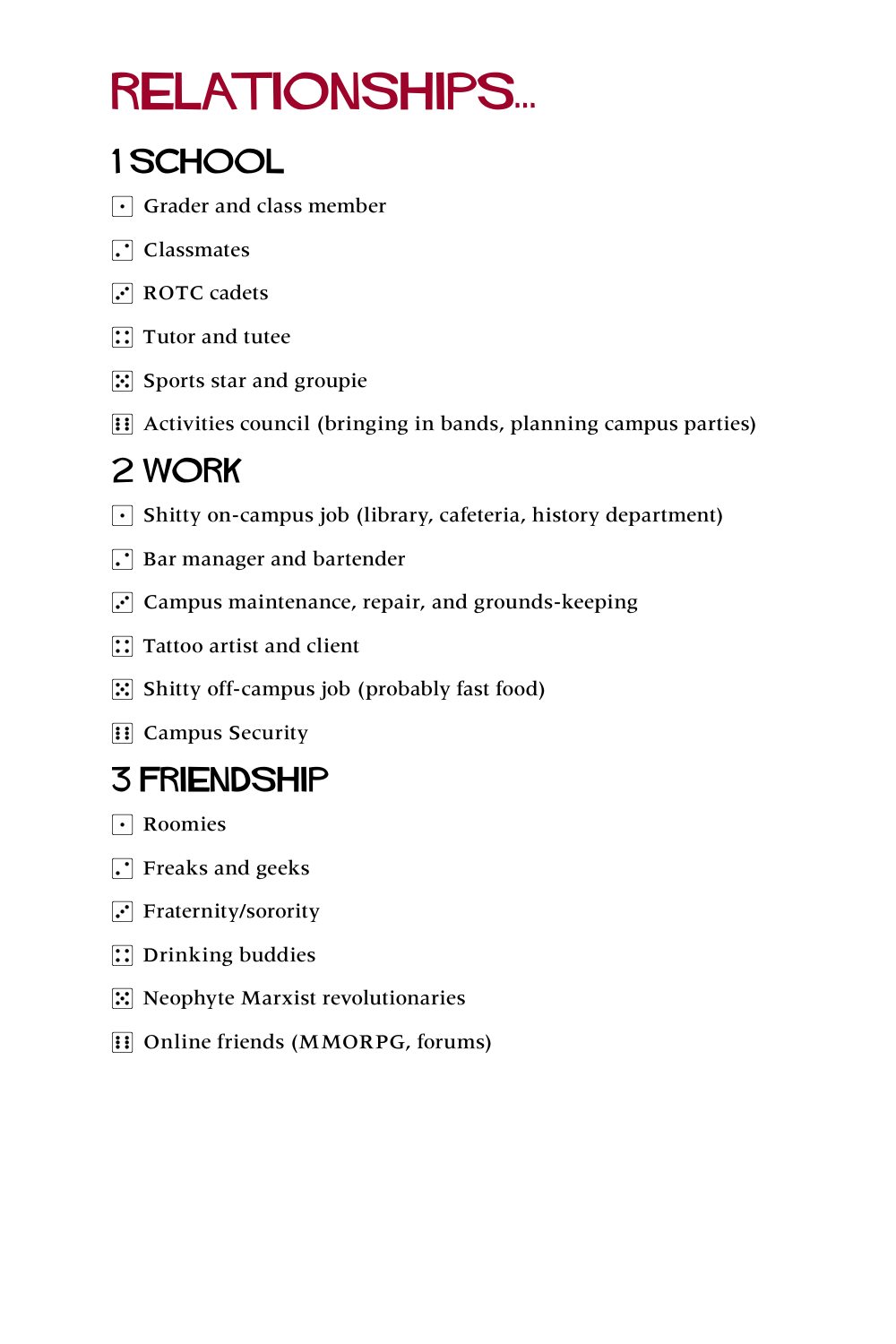#### 4 Romance

- $\lceil \cdot \rceil$  Married
- $\Box$  Fuck buddies
- $\overline{S}$  Crazy exes
- **1**: Passionate lovers
- $\mathbb{E}$  This one time, drunk, after the big game
- $\boxed{\vdots}$  Open relationship/poly

#### 5 Crime

- $\lceil \cdot \rceil$  Grade fixers
- $\Gamma$  Petty thief and fence
- $\ddot{\cdot}$  Drug supplier and on-campus dealer
- $\boxed{\therefore}$  Doing the university's dirty work
- 5 Providers of fine Mary Jane
- **1** Bookie and game fixer

#### 6 Around Town

- $\lceil \cdot \rceil$  Church members
- 2 "Keep Our Town Clean!" litter pick-up group
- $\overline{3}$  Big Brothers / Big Sisters
- $\boxed{\therefore}$  City advisory council on school/town relations
- **5.** YMCA volunteers
- $\overline{B}$  Rec league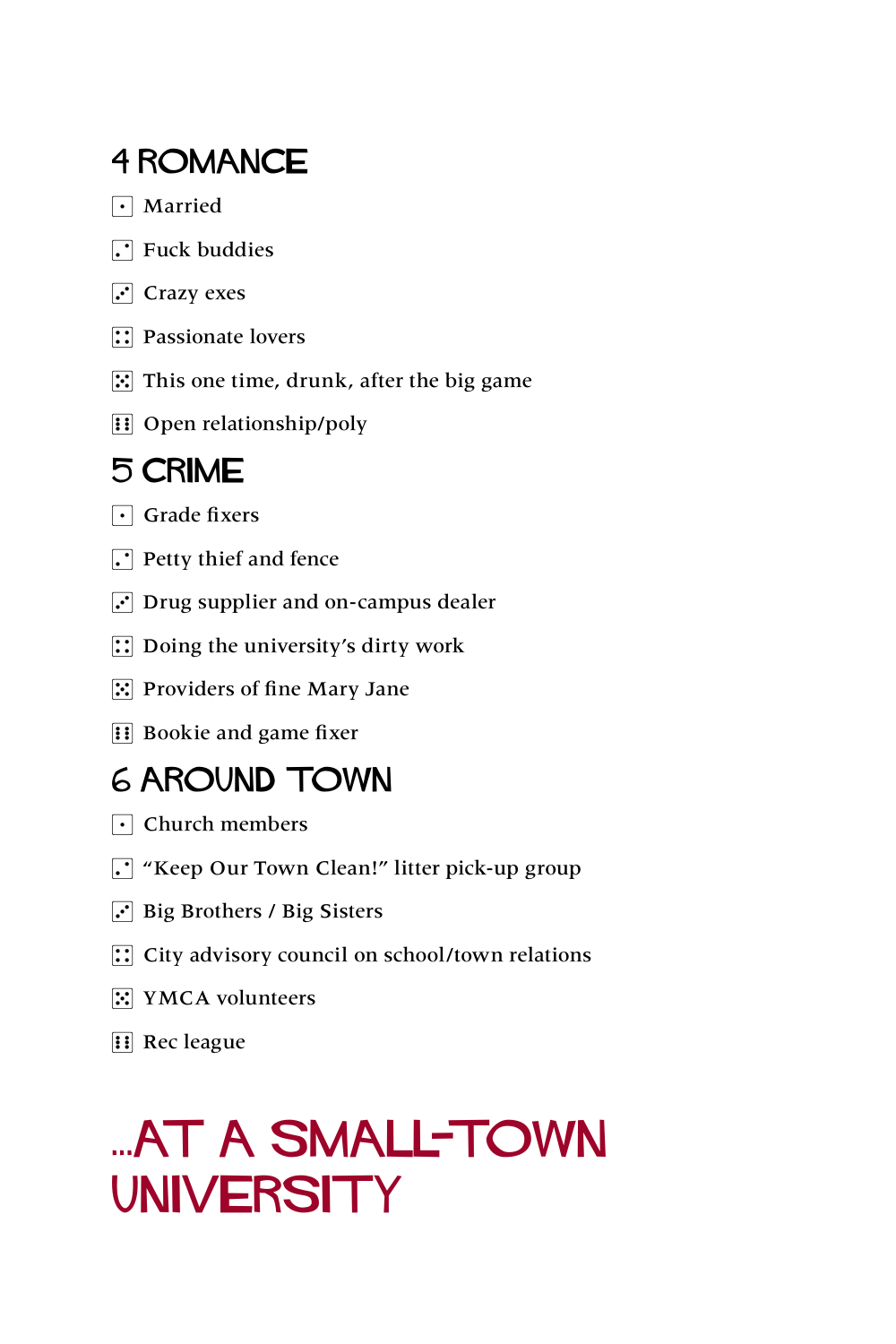### NEEDS...

#### 1 TO GET EVEN

- $\lceil \cdot \rceil$  …with an ex who fucked you over
- $\Gamma$  ...with your bitterest rival
- $\ddot{\cdot}$  ... more fucked up tonight than last night
- $\boxed{\therefore}$  ...with a faculty member
- $\mathbb{E}$  ... fewer class hours than last semester
- **11** …with that rat bastard the mayor

#### 2 TO GET OUT

- $\cdot$  ... of town before metaphorical chickens come home to roost
- 2 …of a hastily-made promise that's going to come back to bite you
- $\overline{3}$  ... of that one class you totally shouldn't have signed up for
- $\boxed{\cdot}$  ... of tomorrow night's shift, because it's party time
- $\mathbb{E}$  ... from under all of this student debt
- **11** ... of responsibility for a terrible mistake

#### 3 TO GET IN

- $\lceil \cdot \rceil$  ...to a fraternity/sorority
- $\Gamma$  ... good with a faculty member
- $\ddot{\cdot}$  ...trouble one last time before you leave
- $\boxed{\therefore}$  ...bed with the town's corrupt mayor
- $\mathbb{E}$  ...to the university, even if it kills you
- **11** ...on whatever the YMCA's got going on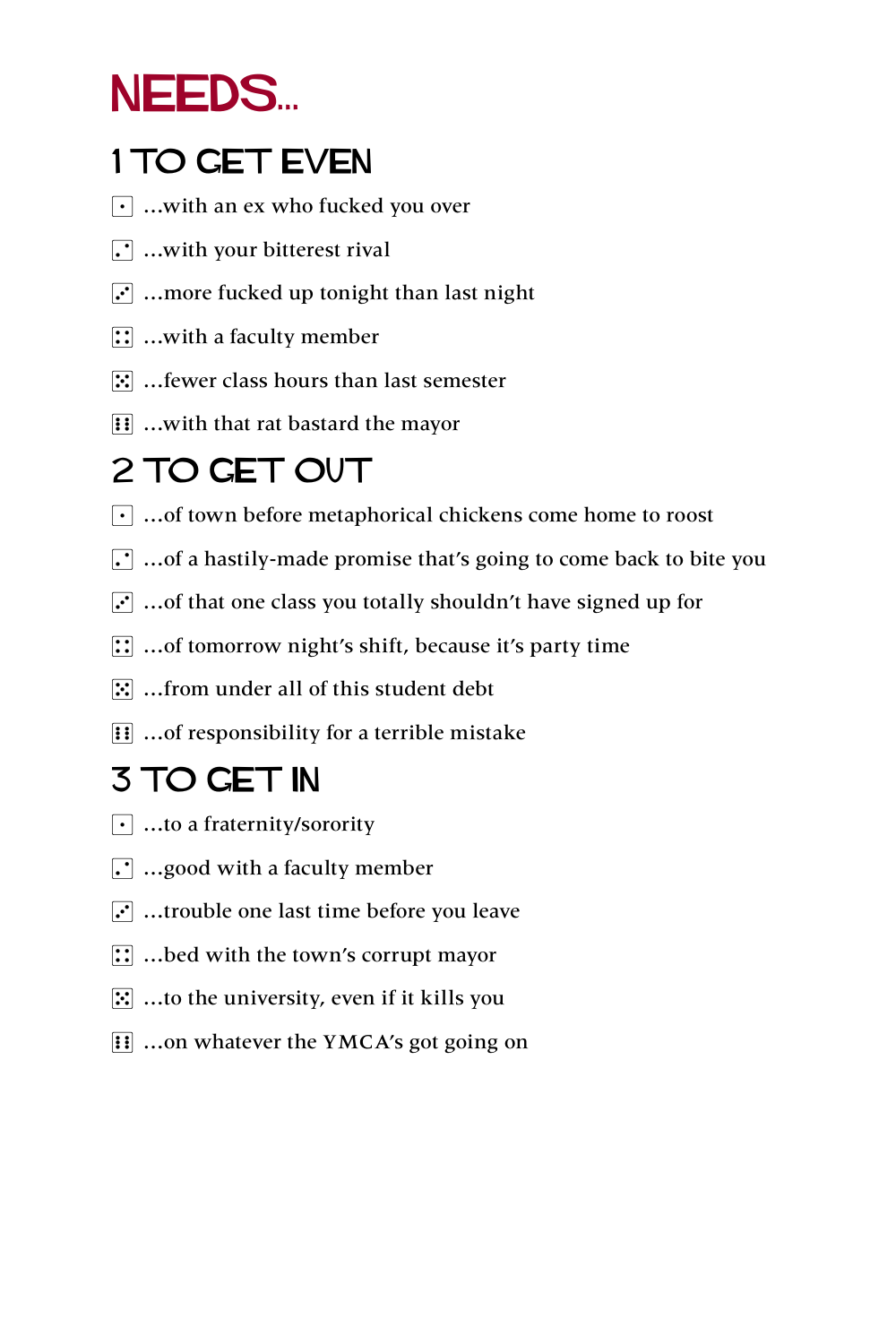#### 4 TO GET LAID

- $\lceil \cdot \rceil$  ... because it's time you popped your cherry
- $\Gamma$  ...by that smokin' hot girl you're always seeing around
- $\overline{3}$  ... because revenge is best served cold
- $\boxed{\therefore}$  ...to relive better times
- $\mathbb{E}$  ...by as many people as possible
- $\mathbf{F}$  ...to hold up your end of the bargain

#### 5 To get rich

- $\cdot$  ...by embezzling school funds
- $\Gamma$  ...by stealing some totally sick stuff
- $\overline{S}$  ...by killing someone old
- $\mathbb{R}$  ...by cheating a drug dealer
- $\mathbb{E}$  ...by beating the shit out of someone
- **11** ...by becoming an Internet millionaire

#### 6 To get the truth

- $\lceil \cdot \rceil$  ...about what happened down by the gravel pit
- $\Gamma$  ... about what the school is hiding
- $\ddot{\cdot}$  ...about the accident
- $\dddot{\mathbf{u}}$  ... about what happened to the vanished students
- 5 …about someone's cheating ways
- **11** ...about what the YMCA people are really up to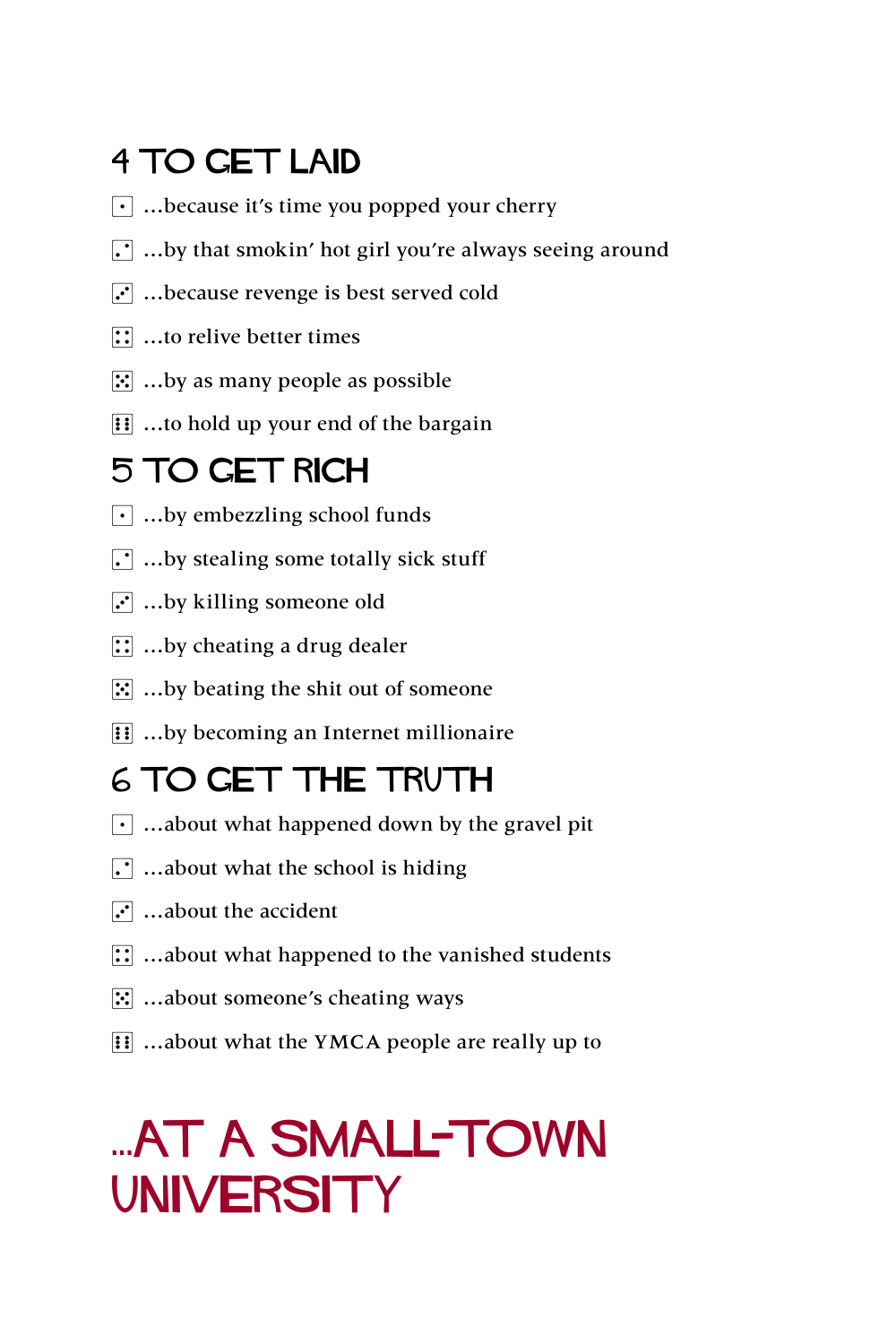# LOCATIONS...

#### 1 East Campus

- $\lceil \cdot \rceil$  Geoffrey Morris Library
- **1** Barnham Student Union
- $\cdot$  Lewis Building (history, English, and poly sci)
- **:: Old Main clock tower**
- **5.** Lamarck Science Building
- **11 Cooper Administration Building**

#### 2 West Campus

- McKay Sports Complex
- $\Gamma$  Student health building
- $\cdot$  Bridge across the ravine to East Campus
- $\left| \right|$  Vickery Field
- $\mathbb{E}$  Campus maintenance building
- **1** Cafeteria and coffee shop

#### 3 Elm Street Near Campus

- $\lceil \cdot \rceil$  Sammy's, a dive bar
- $\Gamma$  Twice Read used bookstore and textbook reseller
- 3 Pizza Shack ("We Deliver!")
- $\boxed{\therefore}$  Gas 'n Sip
- **E** Brown Sack liquor store
- **1** Bucket o' Cluck fast food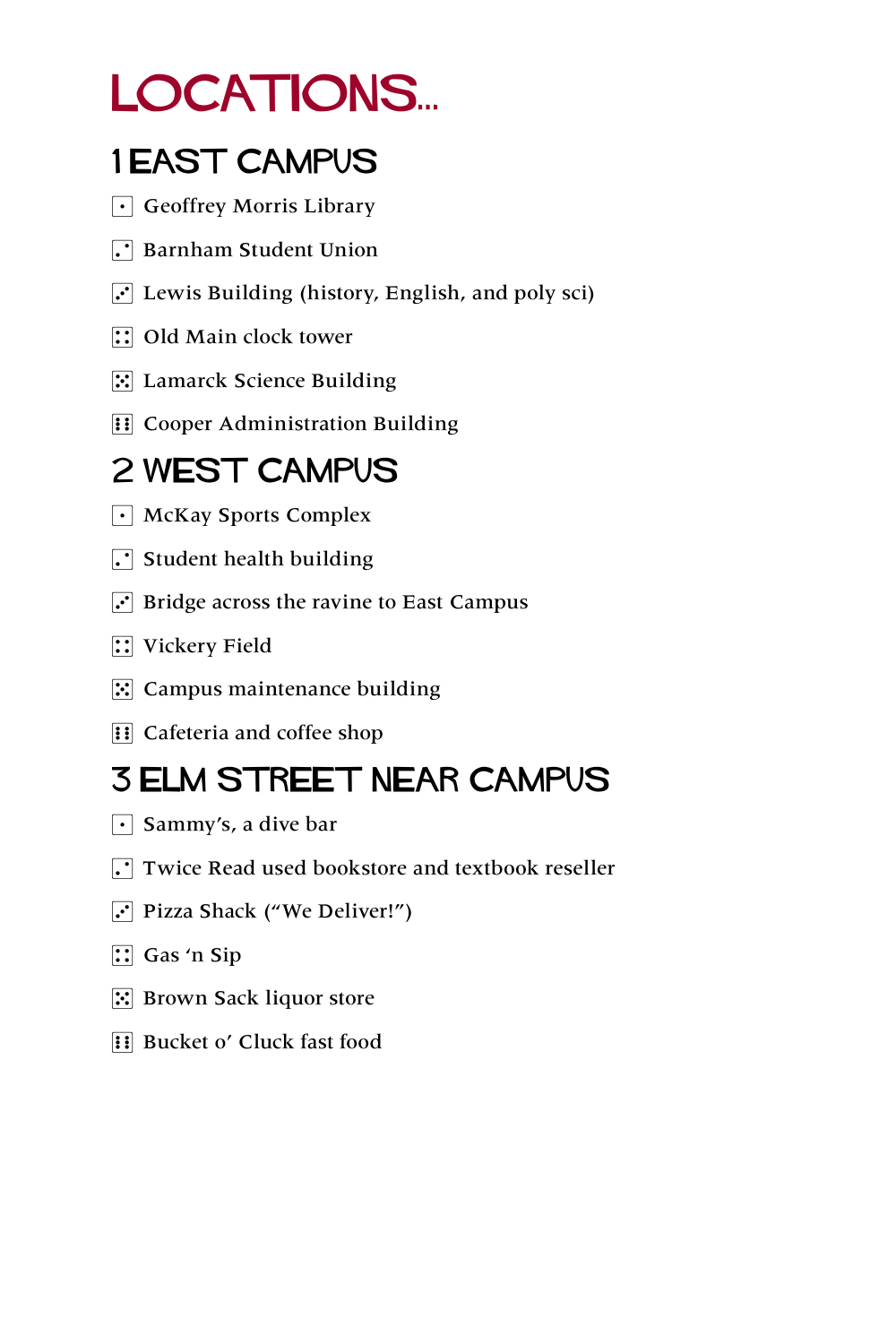#### 4 Down By the River

- $\lceil \cdot \rceil$  The gravel pit
- $\cdot$  An old double-wide trailer (abandoned)
- $\overline{S}$  Inked In tattoo parlor
- $\boxed{\therefore}$  The town junkyard
- $\mathbb{E}$  Pleasures strip club
- **Fi** The back forty (ponds and densely-packed trees)

#### 5 Town Proper

- $\lceil \cdot \rceil$  YMCA
- $\Gamma$  The County Courthouse
- $\overline{S}$  First Christian Church
- **1**: National Guard Armory
- **F.** Ned's Auto Repair and Parts
- **1** Footloose sub shop

#### 6 Housing

- $\lceil \cdot \rceil$  Fraternity and sorority row
- $\Gamma$  Clark House for foreign exchange students
- $\ddot{\cdot}$  Geoffrey Morris Student Housing (shiny and new)
- $\boxed{\therefore}$  Lewis Dorm (old and run-down)
- $\mathbb{E}$  Starlight Apartments
- **6 Cheap vinyl-sided houses down County Road 12**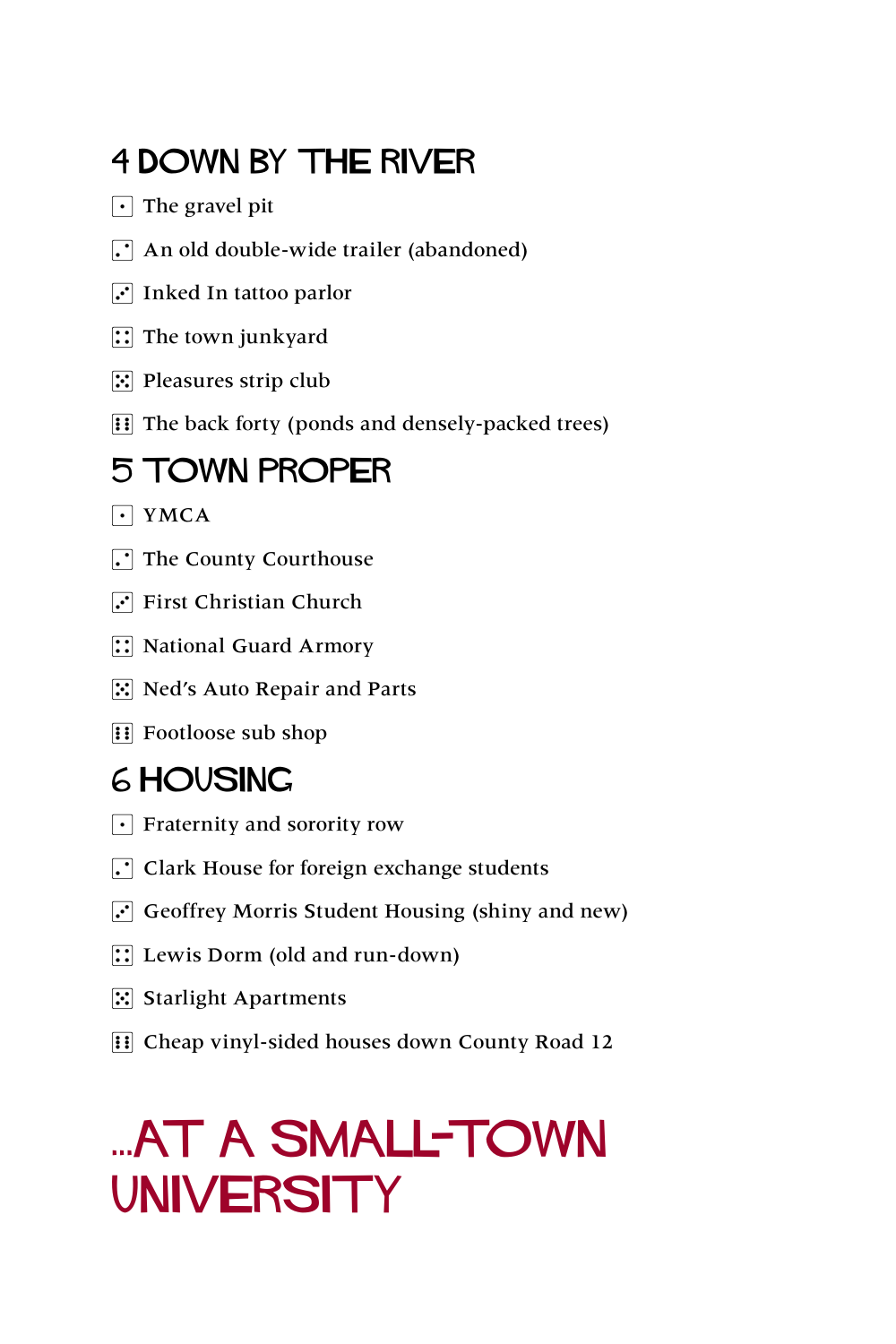## OBJECTS...

#### 1 Troublesome

- $\lceil \cdot \rceil$  Fetish gear/furry costume
- $\Gamma$  List of students' Social Security numbers
- $\overline{S}$  Poorly-made fake ID
- $\boxed{\therefore}$  Incriminating chat logs
- $\mathbb{E}$  Thirty unpaid campus parking tickets
- **Fig.** Private list of donors to the mayor

#### 2 Transportation

- $\lceil \cdot \rceil$  Segway
- $\Gamma$  Shiny red Audi convertible
- $\cdot$  Bicycle with a bike lock whose keys are lost
- $\left| \right|$  Often-patched canoe
- 5 Old beat-up Buick LeSabre
- **11 VW Microbus with expired tags**

#### 3 Weapons

- $\lceil \cdot \rceil$  Piano wire garrote
- $\cdot$  Home-made nitroglycerine from chem lab
- $\Gamma$  Five foot pole with a litter spike
- $\boxed{\therefore}$  A thirty-ought-six rifle
- $\mathbb{E}$  Pepper spray and rape whistle
- **Fill Pure grain alcohol in a full two-liter bottle**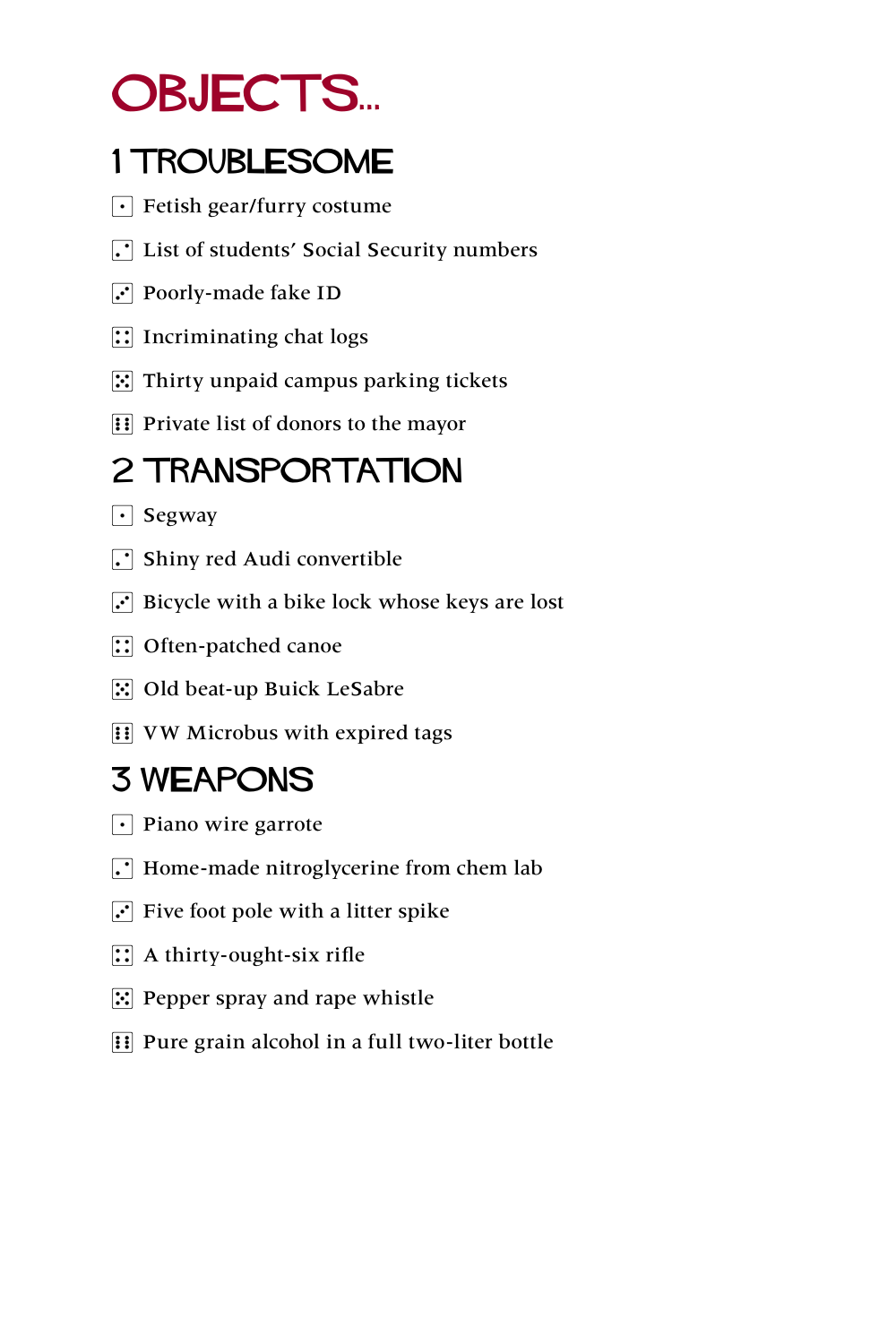#### 4 TRULY UNFORTUNATE

- $\lceil \cdot \rceil$  Roommate who died
- $\Gamma$  Deep budget cuts for the university
- $\ddot{\cdot}$  Failing grade that could cost a scholarship
- $\therefore$  Town petition to curtail the university's expansion
- $\mathbb{E}$  Tire fire
- $\mathbf{F}$  Errors in a school transcript

#### 5 Valuables

- $\lceil \cdot \rceil$  \$100,000 in non-sequential bills
- $[$ . Deed to property near the school
- $\ddot{\cdot}$  Rare maps from the library's collection
- $\therefore$  Pile of completed term papers (just add an author's name)
- **E** YMCA payroll checks
- **11** Bricks of hash hidden inside five large hay bales

#### 6 Personal

- $\lceil \cdot \rceil$  Mis-addressed love note
- $\Gamma$  Tattoo
- $\overline{3}$  The only copy of a senior thesis on a thumb drive
- **1**: Dad's Purple Heart
- 5 Tarnished silver wedding ring
- **1** STD test results